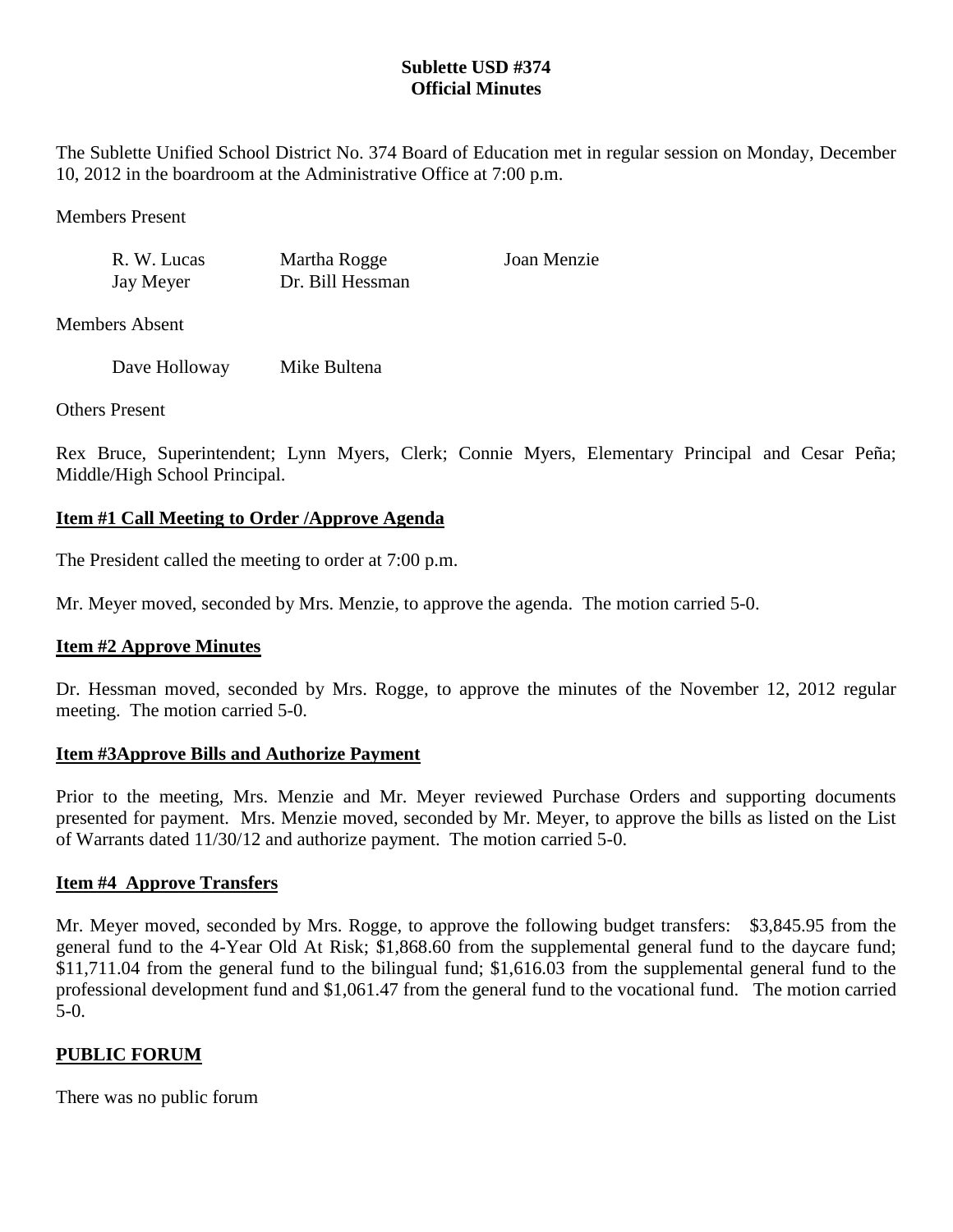Page 2 December 10, 2012 Board Minutes

### **Reports**

Curriculum

There was no report, the committees do not meet in December.

### **Principals**

Mr. Peña gave the middle school/high school report.

Mrs. Myers gave the elementary school report.

#### SWPRSC/HPEC

Mr. Meyer reported on the SWPRSC Board meeting. Mr. Lucas reported on the HPEC meeting.

#### Superintendent:

Mr. Bruce gave the superintendent's report.

#### KASB Convention

Mr. Bultena, Mr. Lucas and Mr. Meyer reported on the meetings they attended at the convention.

#### **Item #5 GPA Calculations**

There was a lengthy discussion on how student GPA's are calculated at the high school.

#### **Item #6 Executive Session – Non-elected Personnel**

There was no need for this executive session.

#### **Item #7 Executive Session Negotiations**

Mrs. Rogge moved, seconded by Dr. Hessman, to go into executive session to discuss negotiations, to include Mr. Bruce in executive session, and to reconvene to open session in the boardroom at 9:00 p.m. The motion carried 5-0.

The Board reconvened to open session at 9:00 p.m.

#### **Adjournment**

With no other business to come before the Board, Mrs. Rogge moved, seconded by Mr. Meyer to adjourn the meeting. The motion carried 5-0.